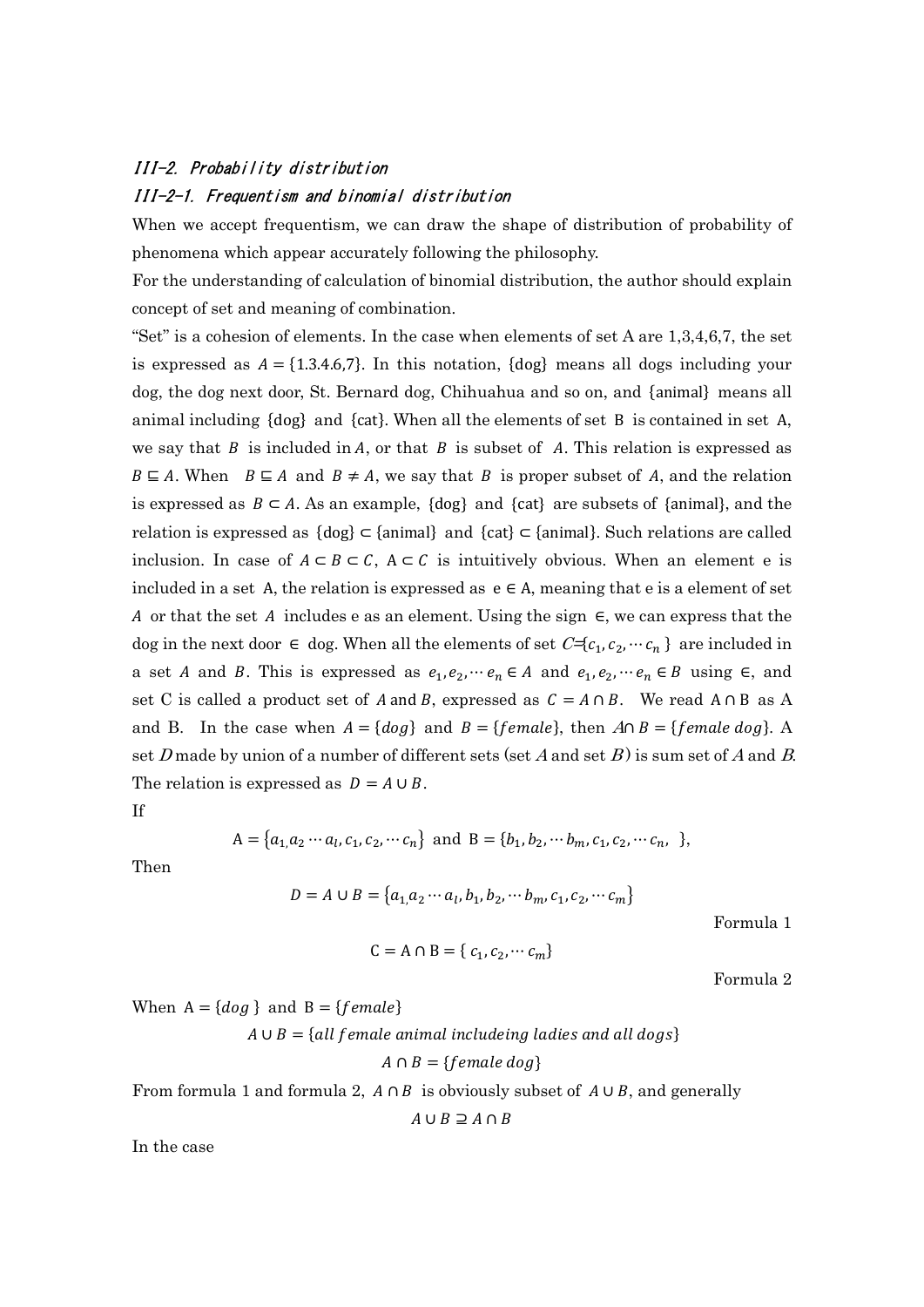$A = B$ ,  $A \cup B = A \cap B$ 

Phenomenon  $B$  happened after happening of  $A$ , or on the condition of happening of  $B$ , it is expressed as  $B|A$ .

Generally

Though

 $(A|B) \neq (B|A)$ 

 $A \cap B = B \cap A$ 

When we express probability of phenomenon A as  $P(A)$ In the case A and B happen independently.

$$
P(A \cup B) = P(A) + P(B)
$$

Formula 3

 $P(A \cap B) = P(A)P(B)$ 

Formula 4

 $P(A|B) = P(B)P(A|B) = P(A)P(B)$ 

Formula 5

Combination is a subset of which elements are selected from a set depending on a condition. When we roll a dice, and we consider pips of one is phenomenon A and the other number is phenomenon B, phenomenon A and phenomenon B is exclusive each other in a roll.

When we roll dice once, there are two cases. One is A and the other is B. The number of each case is as follows.

Case 1 
$$
N(A) = 1
$$
  
Case 2  $N(B) = 1$ 

Number of total cases is

$$
N(A) + N(B) = 1 + 1 = 2
$$

Probability of case A and probability of case B are as follows.

$$
P(A) = \frac{1}{6}, \qquad P(B) = 1 - \frac{1}{6} = \frac{5}{6}
$$
  
  $\therefore P(A \cup B) = 1$   
Where,

 $N(A)$ : number of case A,  $P(A)$ : possiblity of A  $N(B)$ : number of case B,  $P(B)$ : possiblity of B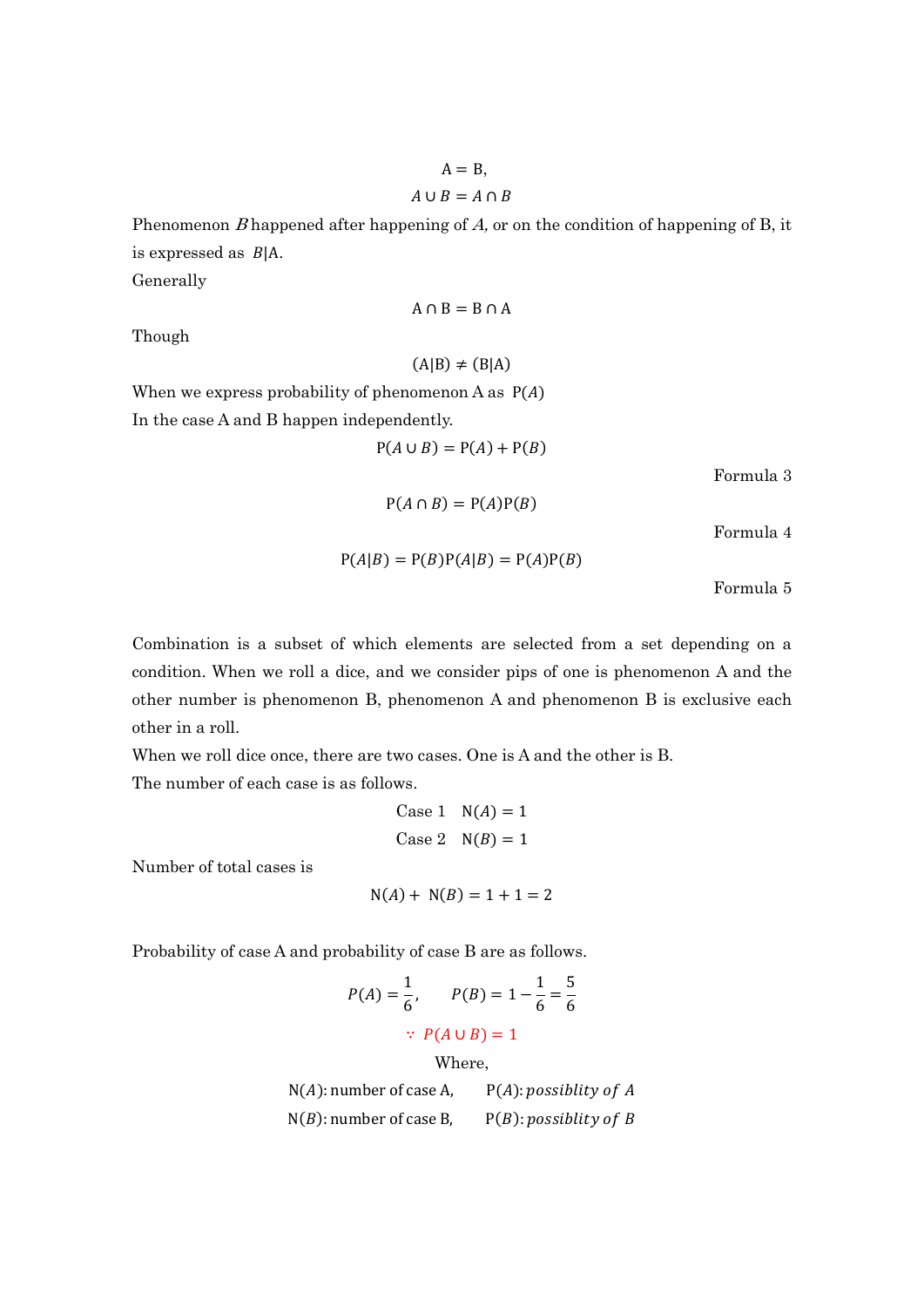When we roll dice several times, possible case and the possibility of the cases can be simulated as follows.

Times of roll=2

Possible cases are A|A, B|A, A|B and B|B

Case 1 
$$
N(A|A) = 1
$$
\nCase 2  $N(B|A) = 1$ \nCase 3  $N(A|B) = 1$ \nCase 4  $N(B|B) = 1$ 

Number of total cases is

$$
N(A|A) + N(B|A) + N(A|B) + N(B|B) = 1 + 1 + 1 + 1 = 4
$$

Probabilities of each case are

Case 1 
$$
P(A|A) = \frac{1}{6} \cdot \frac{1}{6}
$$
  
\nCase 2  $P(B|A) = \frac{1}{6} \cdot \frac{5}{6}$   
\nCase 3  $P(A|B) = \frac{5}{6} \cdot \frac{1}{6}$   
\nCase 4  $P(B|B) = \frac{5}{6} \cdot \frac{5}{6}$ 

Among them, phenomenon A appears 2 times in case 1, 1 times in case 2 and 3, and 0 time in case 4.

When we consider possibility of times of appearance of phenomenon of A.

$$
p(2) = P(A|A) = \frac{1}{6} \cdot \frac{1}{6} = \frac{1}{36}
$$

$$
p(1) = P(B|A) + P(A|B) = \frac{1}{6} \cdot \frac{5}{6} + \frac{5}{6} \cdot \frac{1}{6} = 2 \cdot \frac{1}{6} \cdot \frac{5}{6} = 2 \cdot \frac{1}{6} \cdot \left(1 - \frac{1}{6}\right) = \frac{10}{36}
$$

$$
p(0) = P(B|B) = \frac{5}{6} \cdot \frac{5}{6} = \frac{25}{36}
$$

Where

 $p(i)$ : possiblity of *i* times appearance in repeated trials.

 $\ddot{\phantom{0}}$ 

 $\ddot{\phantom{0}}$ 

 $\ddot{\phantom{0}}$ 

 $\ddot{\phantom{0}}$ 

 $\ddot{\phantom{0}}$ 

Ì,

When we throw dice three times (estimation of probability of times of pip of 1),

|        |       | times of phenomenon A | Possibility                                                                                                                                                                                                                                                                                                                                                               |
|--------|-------|-----------------------|---------------------------------------------------------------------------------------------------------------------------------------------------------------------------------------------------------------------------------------------------------------------------------------------------------------------------------------------------------------------------|
| Case 1 | A A A | 3                     |                                                                                                                                                                                                                                                                                                                                                                           |
| Case 2 | B A A | 2                     |                                                                                                                                                                                                                                                                                                                                                                           |
| Case 3 | A B A | 2                     |                                                                                                                                                                                                                                                                                                                                                                           |
| Case 4 | A A B | $\overline{2}$        |                                                                                                                                                                                                                                                                                                                                                                           |
| Case 5 | B B A |                       |                                                                                                                                                                                                                                                                                                                                                                           |
| Case 6 | B A B |                       |                                                                                                                                                                                                                                                                                                                                                                           |
| Case 7 | A B B |                       | P(A A A) = $\frac{1}{6} \times \frac{1}{6} \times \frac{1}{6}$<br>P(B A A) = $\frac{1}{6} \times \frac{1}{6} \times \frac{5}{6}$<br>P(A B A) = $\frac{1}{6} \times \frac{5}{6} \times \frac{1}{6}$<br>P(A B A) = $\frac{1}{6} \times \frac{5}{6} \times \frac{1}{6}$<br>P(B B A) = $\frac{1}{6} \times \frac{5}{6} \times \frac{5}{6}$<br>P(B B A) = $\frac{1}{6} \times$ |
|        |       |                       |                                                                                                                                                                                                                                                                                                                                                                           |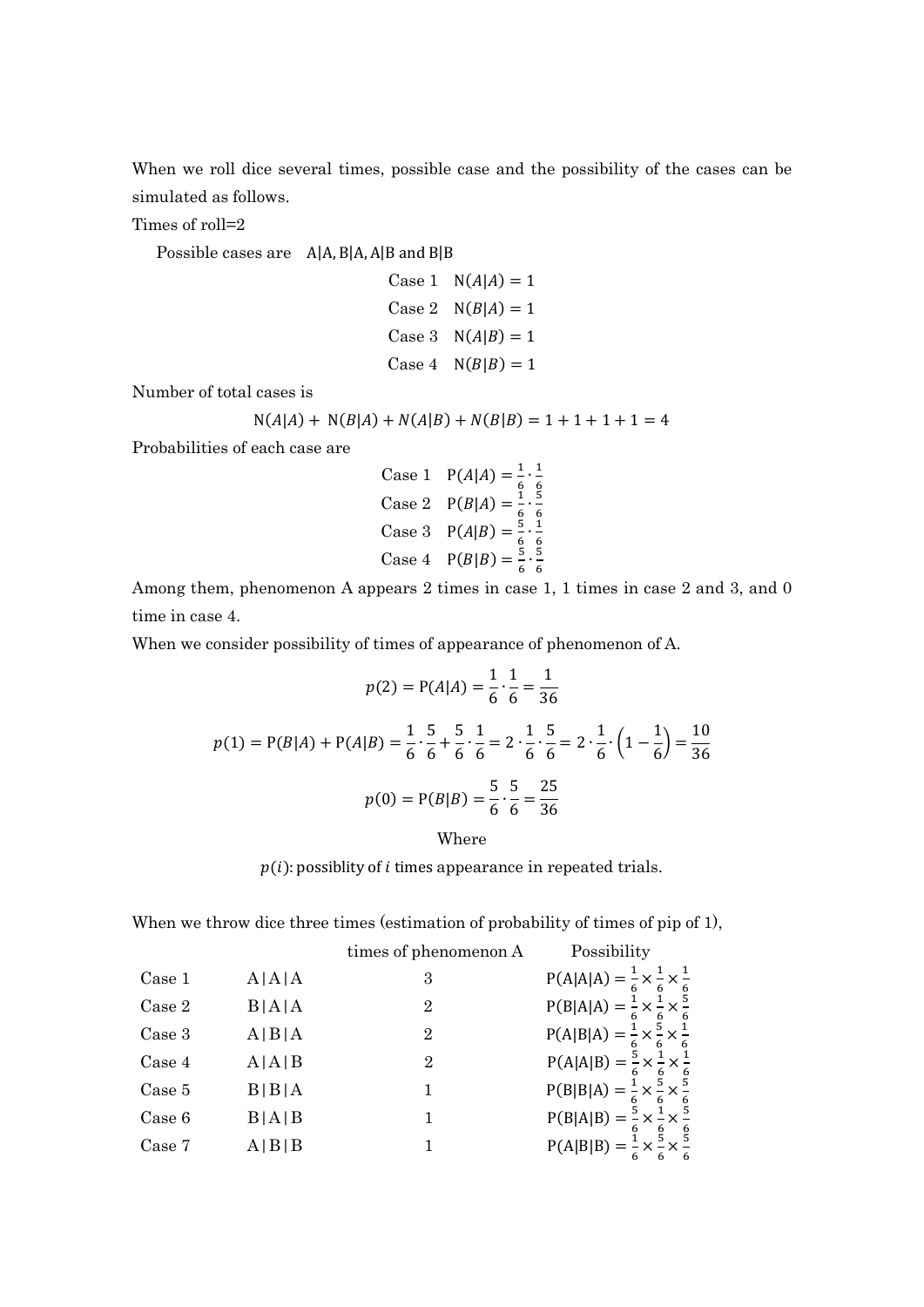Case 8 B | B | B | B | 0 P(B|B|B) =  $\frac{5}{6}$  $rac{5}{6} \times \frac{5}{6}$  $rac{5}{6} \times \frac{5}{6}$  $\frac{5}{6}$  $p(3) = P(A|A|A) = 1 \cdot \left(\frac{1}{6}\right)$  $\frac{1}{6}$ ଷ = 1  $\frac{1}{216}$  $p(2) = P(B|A|A) + P(A|B|A) + P(A|A|B) = 3 \cdot \left(\frac{1}{6}\right)$  $\frac{1}{6}$ 2  $\lceil$ 5  $\left(\frac{2}{6}\right)$  = 15  $\frac{1}{216}$  $p(1) = P(B|B|A) + P(B|A|B) + P(A|B|B) = 3 \cdot \left(\frac{1}{6}\right)$  $\frac{1}{6} \left( \frac{5}{6} \right)^2$ ଶ = 75  $\frac{1}{216}$  $P(0) = P(B|B|B) = 1 \cdot \left(\frac{5}{6}\right)$  $\frac{1}{6}$ ଷ = 125 216  $p(3) + p(2) + p(1) + p(0) = 1$ 

When we throw dice four times (estimation of probability of times of pip of 1),

|      |         | times of phenomenon A | Possibility                |
|------|---------|-----------------------|----------------------------|
| se 1 | A A A A |                       | $P(A A A A) = \frac{1}{6}$ |

| Case 1  | A A A A       | 4              | $P(A A A A) = \frac{1}{6} \times \frac{1}{6}$             |
|---------|---------------|----------------|-----------------------------------------------------------|
| Case 2  | B A A A       | 3              | 5<br>$P(B A A A) = \frac{1}{6} \times \frac{1}{6}$        |
| Case 3  | A B A A       | 3              | $P(A B A A) = \frac{1}{6} \times \frac{1}{6}$             |
| Case 4  | A   A   B   A | 3              | $P(A A B A) = \frac{1}{2} \times \frac{5}{4}$             |
| Case 5  | A A A B       | 3              | $P(A A A B) = \frac{1}{6} \times \frac{1}{6}$             |
| Case 6  | B B A A       | $\overline{2}$ | $P(B B A A) = \frac{1}{6}$<br>×                           |
| Case 7  | B A B A       | $\overline{2}$ | $P(B A B A) = \frac{5}{6} \times \frac{1}{6} \times$      |
| Case 8  | A B B A       | $\overline{2}$ | $P(A B B A) = \frac{1}{6} \times \frac{5}{6}$             |
| Case 9  | B A A B       | $\overline{2}$ | $P(B A A B) = \frac{5}{6} \times \frac{1}{6}$             |
| Case 10 | A B A B       | $\overline{2}$ | $P(B A A A) = \frac{5}{6} \times \frac{1}{6}$<br>$\times$ |
| Case 11 | A   A   B   B | $\overline{2}$ | $P(A A B B) = \frac{5}{6} \times \frac{5}{6} \times$      |
| Case 12 | B B B A       | $\mathbf 1$    | $P(B B B A) = \frac{1}{6} \times \frac{5}{6} \times$      |
| Case 13 | B B A B       | $\mathbf{1}$   | $P(B B A B) = \frac{5}{6} \times \frac{1}{6}$             |
| Case 14 | B A B B       | $\mathbf{1}$   | $P(B A B B) = \frac{5}{6} \times \frac{5}{6} \times$      |
| Case 15 | A B B B       | 1              | $P(A B B B) = \frac{5}{6} \times \frac{5}{6}$             |
| Case 16 | B B B B       | $\overline{0}$ | $P(B B B B) = \frac{5}{6} \times \frac{5}{6}$             |
|         |               |                |                                                           |

$$
p(4) = P(A|A|A|A) = 1 \cdot \left(\frac{1}{6}\right)^4 = \frac{1}{1296'}
$$

 $p(3) = P(B|A|A|A) + P(A|B|A|A) + P(A|A|B|A) + P(A|A|A|B) = 4 \cdot \left(\frac{1}{6}\right)$  $\frac{1}{6}$ ଷ ൬ 5  $\frac{1}{6}$  $\mathbf 1$ = 20  $\frac{1}{1296}$  $p(2) = P(B|B|A|A) + P(B|A|B|A) + P(A|B|B|A) + P(B|A|A|B) + P(A|B|A|B) + P(A|A|B|B)$ 

$$
= 6 \cdot \left(\frac{1}{6}\right)^2 \left(\frac{5}{6}\right)^2 = \frac{150}{1296},
$$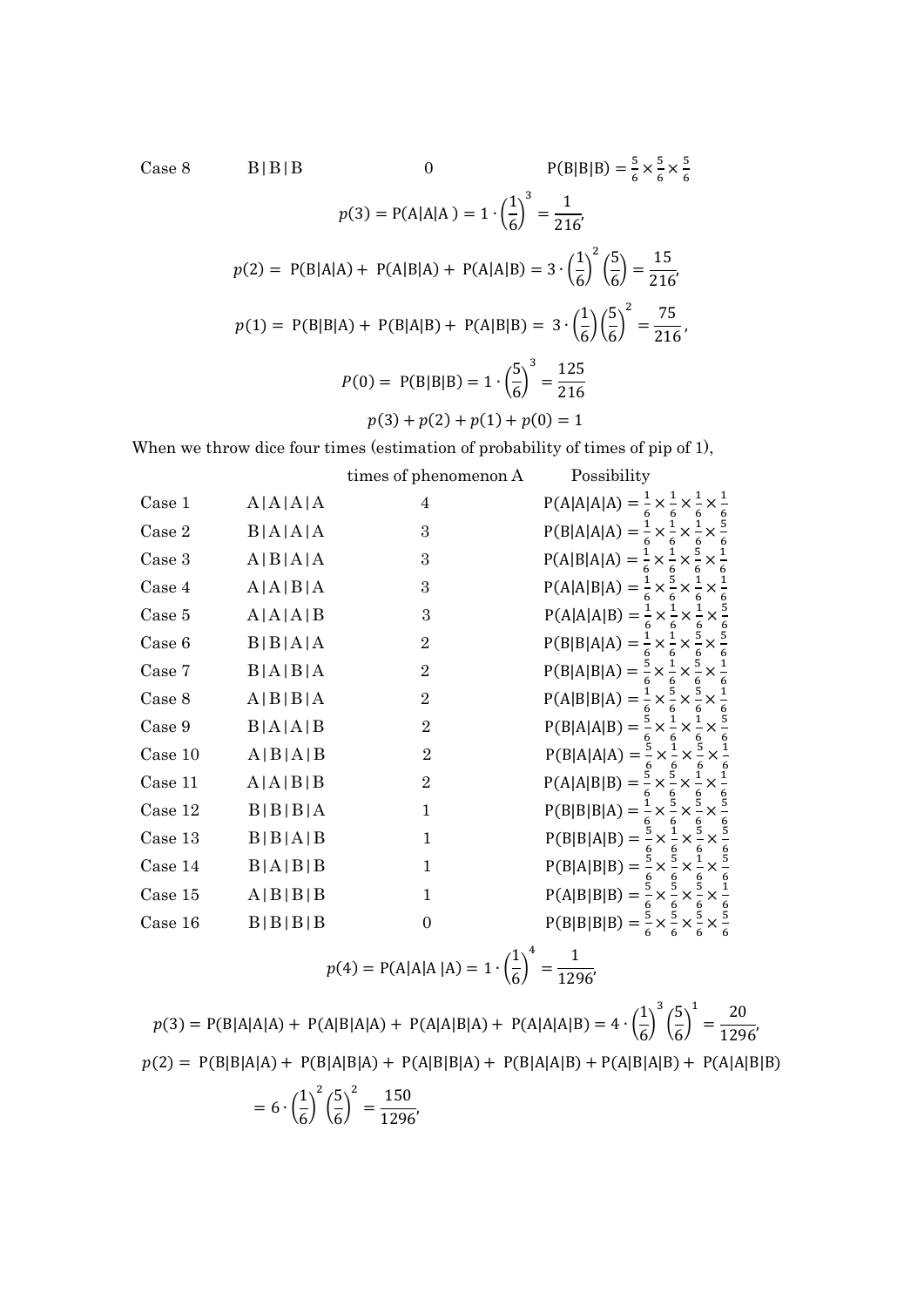$$
p(1) = P(B|B|B|A) + P(B|B|A|B) + P(B|A|B|B) + P(A|B|B|B) = 4 \cdot \left(\frac{1}{6}\right) \left(\frac{5}{6}\right)^3 = \frac{500}{1296},
$$
  

$$
P(0) = P(B|B|B|B) = 1 \cdot \left(\frac{5}{6}\right)^4 = \frac{625}{1296}
$$
  

$$
p(4) + p(3) + p(2) + p(1) + p(0) = \frac{1 + 20 + 150 + 500 + 625}{1296} = 1
$$

From these examples, we can derive a general formula to express possibility of times of a phenomenon (k) in a number of trials (n) as follows.

$$
p(k) = C \cdot P(A)^k \cdot (1 - P(A))^{n-k}
$$

Then we express C in above formula using  $n$  and  $k$ .

When we list up the all the cases of  $k=3$ ,  $n=4$ 

$$
B|A|A|A, \quad A|B|A|A, \quad A|A|B|A, \quad A|A|A|B
$$

From this we can conclude that

 $C = 4$ 

This is the same as mathematics o combination and permutation such as following question.

" When there are three As and each A can select for positions namely position 1 to 4. How many possible case do exist?"

There are 4 positions as follow

1|2|3|4

First A $(A_1)$  can select 4 positions

Second A (A<sub>2</sub>) can select 3 positions except the position selected by A<sub>1</sub>

Third A  $(A_3)$  can select 2 positions except the positions selected by  $A_1$  and  $A_2$ 

There are  $4 \times 3 \times 2 = 24$  possible cases if we consider difference among  $A_1$ ,  $A_2$  and  $A_3$ . However, we don't need to consider the difference among  $A_1$ ,  $A_2$  and  $A_3$ . When we delete the open position, there remain a permutation of  $A_1$ ,  $A_2$  and  $A_3$ . And all possible cases include the permutation. That means we do not need to consider difference of  $A_1$ ,  $A_2$   $A_3$ ,  $A_1$   $A_2$   $A_3$ ,  $A_2$   $A_1$   $A_3$ ,  $A_2$   $A_3$ ,  $A_1$ ,  $A_3$   $A_1$   $A_2$  and  $A_3$   $A_2$   $A_1$ . The possible number of the permutation can be calculated as follow.

$$
_3P_3 = 3 \times 2 \times 1 = 6
$$

There are 4 possible open positions and each open position equally contains 6 permutations composed from  $A_1$ ,  $A_2$  and  $A_3$ .

So, number of combination composed from A, A, A and not A is calculated as follow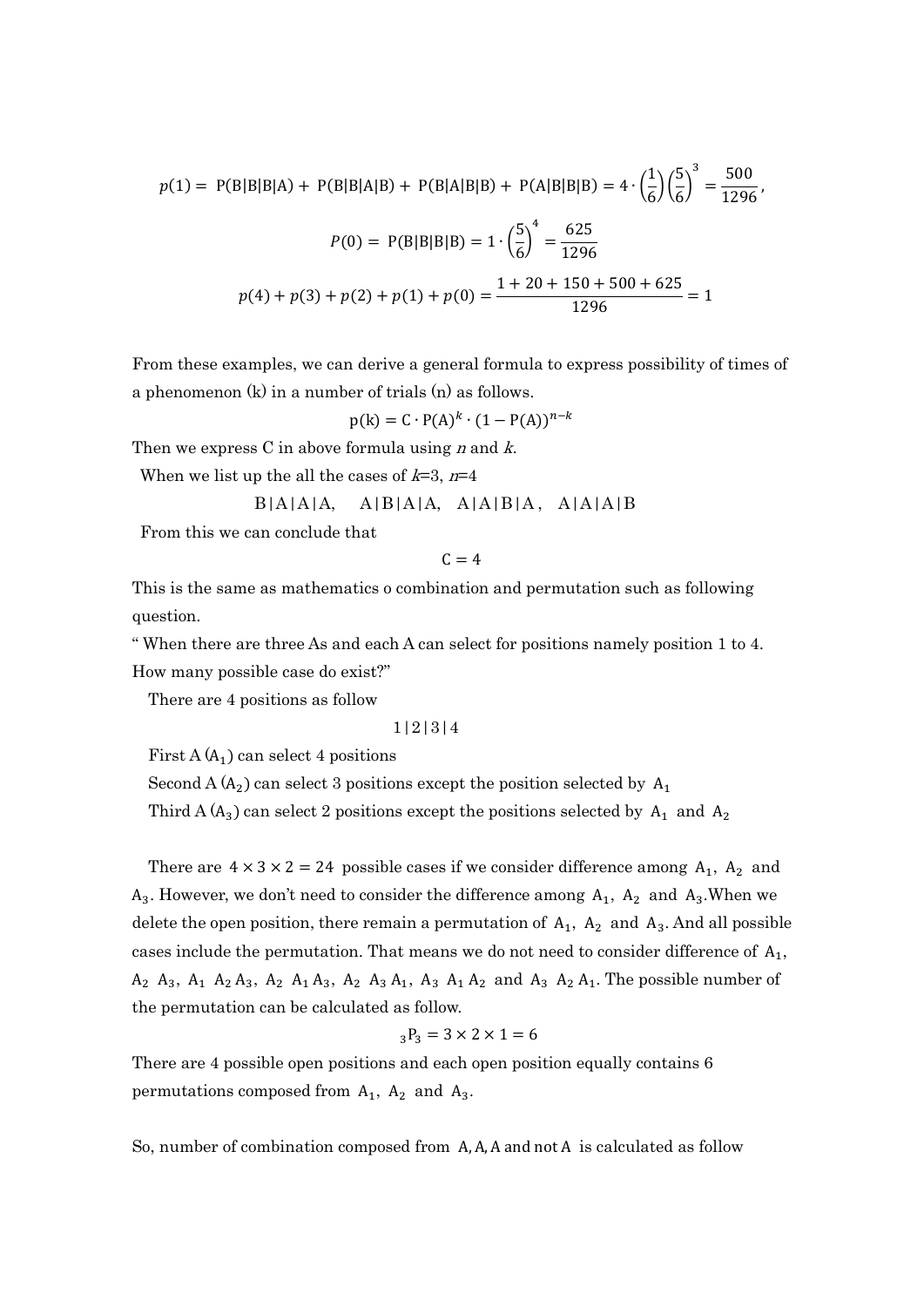$$
\frac{4 \times 3 \times 2}{3 \times 2x1} = \frac{24}{6} = 4
$$

There are several notations of combination taking  $k$  elements from  $n$  elements, such as

 $_nC_k$ ,  $C(n, k)$ ,  ${}^nC_k$ ,  $C_n^k$ . The author leaned the notation of  $_nC_k$ , in high schools in Japan. Using this notation, number of combination can be expressed as follow

$$
{}_{n}C_{k} = \frac{n \cdot (n-1) \cdot \cdots (n-(n-k))}{k \cdot (k-1) \cdot \cdots 1} = \frac{n!}{k! \cdot (n-k)!}
$$

This is expressed as follow in USA.

$$
\binom{n}{k} = \frac{n!}{k! \, (n-k)!}
$$

Formula 6

Using  $_nC_k$ , we can generally express the  $p(k)$  as follow

$$
p(k) = nC_k p^k (1-p)^{n-k}
$$

Or

$$
p(k) = {n \choose k} p^k (1-p)^{n-k}
$$

Formula 7

In the above case,

 $n=1$ 

$$
p(1) = \frac{1}{1} \left(\frac{1}{6}\right)^1 \left(\frac{5}{6}\right)^0 = \frac{1}{6}, \qquad p(0) = \frac{1}{1} \left(\frac{1}{6}\right)^0 \left(\frac{5}{6}\right)^1 = \frac{5}{6}
$$

n=2

$$
p(2) = \frac{2 \times 1}{2 \times 1} \left(\frac{1}{6}\right)^2 \left(\frac{5}{6}\right)^0 = \frac{1}{36}, p(1) = \frac{2}{1} \left(\frac{1}{6}\right)^1 \left(\frac{5}{6}\right)^1 = \frac{10}{36} \ p(0) = \frac{0}{0} \left(\frac{1}{6}\right)^0 \left(\frac{5}{6}\right)^2 = \frac{25}{6}
$$
  
where  $\frac{0}{0} = 1$ 

n=3

$$
p(3) = \frac{3 \times 2 \times 1}{3 \times 2 \times 1} \left(\frac{1}{6}\right)^3 \left(\frac{5}{6}\right)^0 = \frac{1}{216}, p(2) = \frac{3 \times 2}{2 \times 1} \left(\frac{1}{6}\right)^2 \left(\frac{5}{6}\right)^1 = \frac{15}{216} \quad p(1) = \frac{3}{1} \left(\frac{1}{6}\right)^1 \left(\frac{5}{6}\right)^2 = \frac{75}{216}
$$
\n
$$
p(0) = \frac{0}{0} \left(\frac{1}{6}\right)^0 \left(\frac{5}{6}\right)^2 = \frac{125}{216}
$$

n=4

$$
p(4) = \frac{4 \times 3 \times 2 \times 1}{4 \times 3 \times 2 \times 1} \left(\frac{1}{6}\right)^4 \left(\frac{5}{6}\right)^0 = \frac{1}{1296}, p(3) = \frac{4 \times 3 \times 2}{3 \times 2 \times 1} \left(\frac{1}{6}\right)^3 \left(\frac{5}{6}\right)^1 = \frac{20}{1296}
$$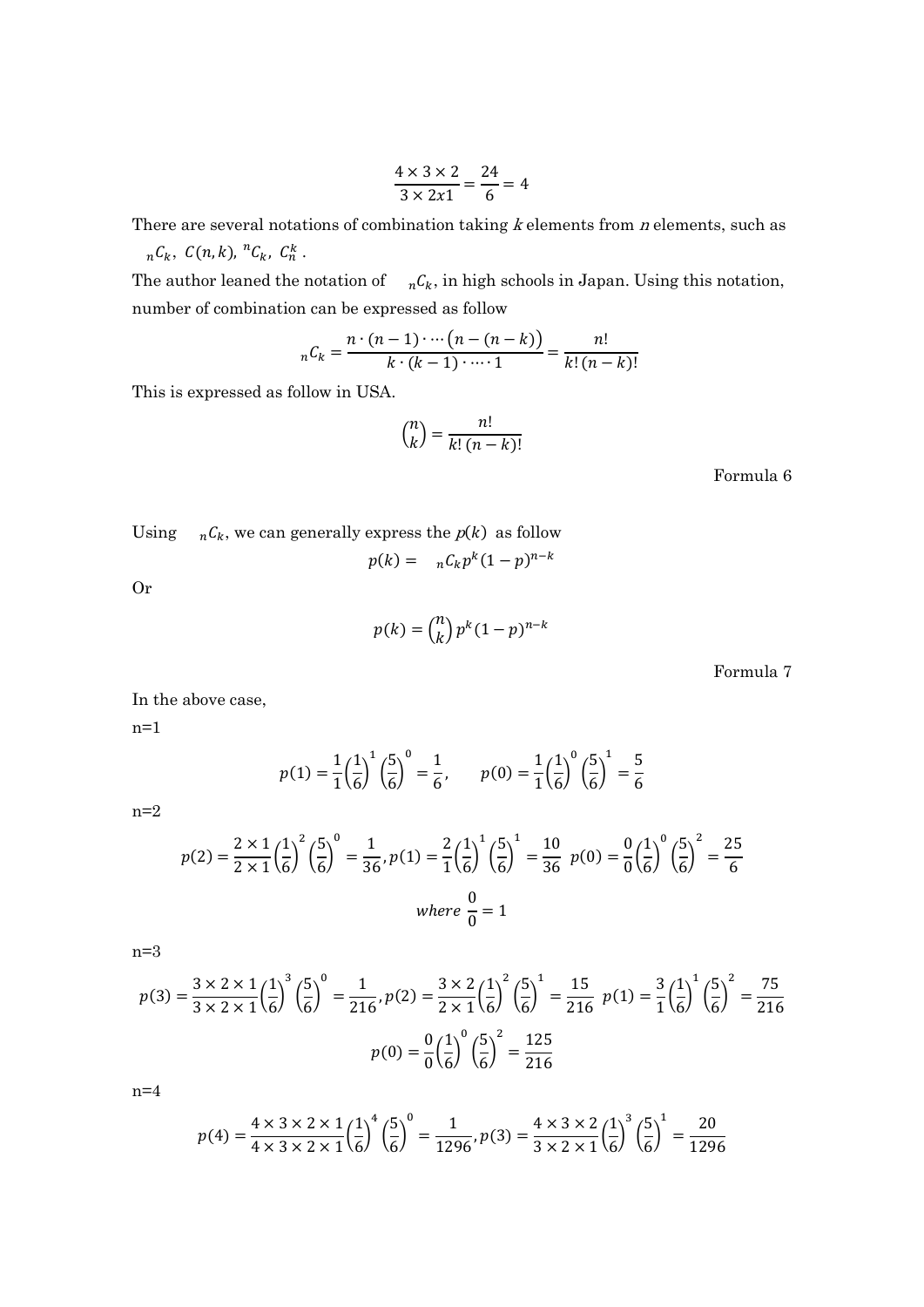$$
p(2) = \frac{4 \times 3}{2 \times 1} \left(\frac{1}{6}\right)^2 \left(\frac{5}{6}\right)^2 = \frac{150}{1296}, p(1) = \frac{4}{1} \left(\frac{1}{6}\right)^1 \left(\frac{5}{6}\right)^3 = \frac{500}{1296}, \qquad p(0) = \frac{0}{0} \left(\frac{1}{6}\right)^0 \left(\frac{5}{6}\right)^4 = \frac{625}{1296}
$$
  
n=5

$$
p(5) = \frac{5 \times 4 \times 3 \times 2 \times 1}{5 \times 4 \times 3 \times 2 \times 1} \left(\frac{1}{6}\right)^5 \left(\frac{5}{6}\right)^0 = \frac{1}{7776}, p(4) = \frac{5 \times 4 \times 3 \times 2}{4 \times 3 \times 2 \times 1} \left(\frac{1}{6}\right)^4 \left(\frac{5}{6}\right)^1 = \frac{25}{7776}
$$
\n
$$
p(3) = \frac{5 \times 4 \times 3}{3 \times 2 \times 1} \left(\frac{1}{6}\right)^3 \left(\frac{5}{6}\right)^2 = \frac{250}{7776}, p(2) = \frac{5 \times 4}{2 \times 1} \left(\frac{1}{6}\right)^2 \left(\frac{5}{6}\right)^3 = \frac{1250}{7776},
$$
\n
$$
p(1) = \frac{5}{1} \left(\frac{1}{6}\right)^1 \left(\frac{5}{6}\right)^4 = \frac{3125}{7776}, p(0) = \frac{0}{0} \left(\frac{1}{6}\right)^0 \left(\frac{5}{6}\right)^5 = \frac{3125}{7776}
$$

In above examples the author explained  ${}_{n}C_{r}$  as number of combination.  ${}_{n}C_{r}$  can explained as binomial coefficients.

Binomial coefficients is coefficients of each member of expansion of power of two terms. and expressed as  $\binom{n}{k}$  $\binom{n}{k}$  in general notation system in USA

$$
(p+q)^n = {n \choose n} p^n q^0 + {n \choose n-1} p^{n-1} q^1 + \dots + {n \choose n-k} p^{n-k} q^k + \dots + {n \choose 0} p^0 q^n
$$

$$
= \sum_{k=0}^n {n \choose n-k} p^{n-k} q^k
$$

## Formula 8

When we line up binomial coefficients in a triangle shape, we can obtain Pascal's triangle is

$$
\binom{0}{0}
$$
\n
$$
\binom{1}{1} \binom{1}{0}
$$
\n
$$
\binom{2}{2} \binom{2}{1} \binom{2}{0}
$$
\n
$$
\binom{3}{3} \binom{3}{2} \binom{3}{1} \binom{3}{0}
$$
\n
$$
\binom{4}{4} \binom{4}{3} \binom{4}{2} \binom{4}{1} \binom{4}{0}
$$
\n
$$
\binom{5}{5} \binom{5}{4} \binom{5}{3} \binom{5}{2} \binom{5}{1} \binom{5}{0}
$$

The result of calculation of binomial coefficients

$$
\begin{array}{cc} & 1 \\ 1 & 1 \end{array}
$$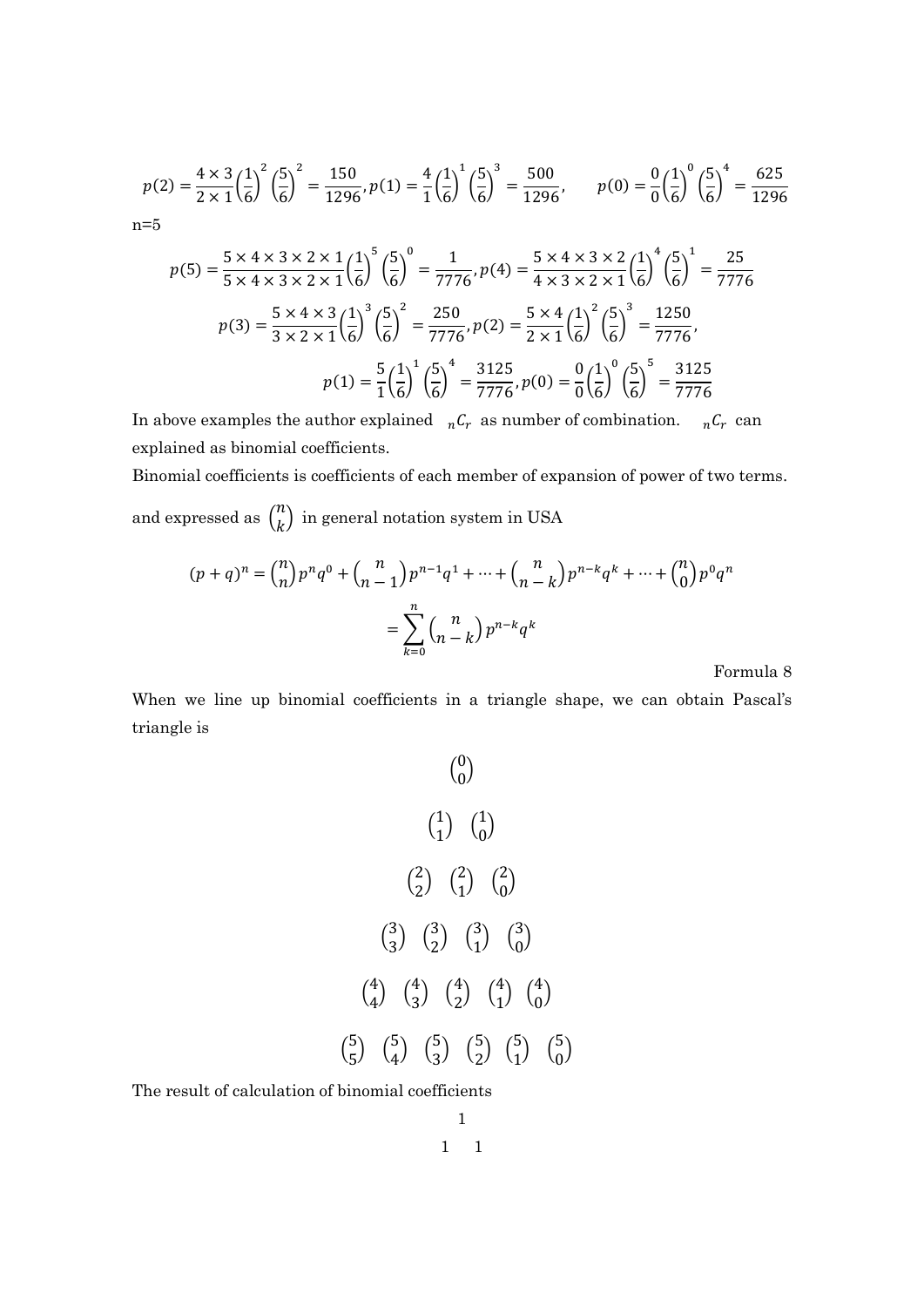$$
\begin{array}{cccccc}\n & 1 & 2 & 1 \\
 & 1 & 3 & 3 & 1 \\
 & 1 & 4 & 6 & 4 & 1 \\
1 & 5 & 10 & 10 & 5 & 1 \\
1 & 6 & 15 & 20 & 15 & 6 & 1\n\end{array}
$$

This triangle shows symmetric structure of binomial coefficients

$$
\binom{n}{k} = \binom{n}{n-k}
$$

and the other calculation method using recurrence relation

$$
\binom{n}{k} = \binom{n-k}{k-1} + \binom{n-k}{k}
$$
\n1\n1\n1\n1\n2\n1\n1\n3\n3\n1\n1\n4\n6\n4\n1\n1\n5\n10\n10\n5\n1\n1\n6\n15\n20\n15\n6\n1\n2 = 1 + 1

 $3 = 1 + 2$  $4 = 1 + 3$ ,  $6 = 3 + 3$ 

When the possibility of times of happening of a phenomenon  $p(k)$  (*k* is times of happening of a phenomenon) in  $n$  trials and the possibility of happening of the phenomenon in a trial is p and k, we say  $p(k)$  follows binomial distribution model. This relation can be expressed as follow.

$$
p(k) \sim B(n, p)
$$

The following graph is showing  $p(k) \sim B\left(n, \frac{1}{\epsilon}\right)$  $\frac{1}{6}$  with k (  $1 \le n \le 10$  )

We can understand that the shape of the distribution of the possibility became symmetric and unimodal distribution like normal distribution with increase of n.